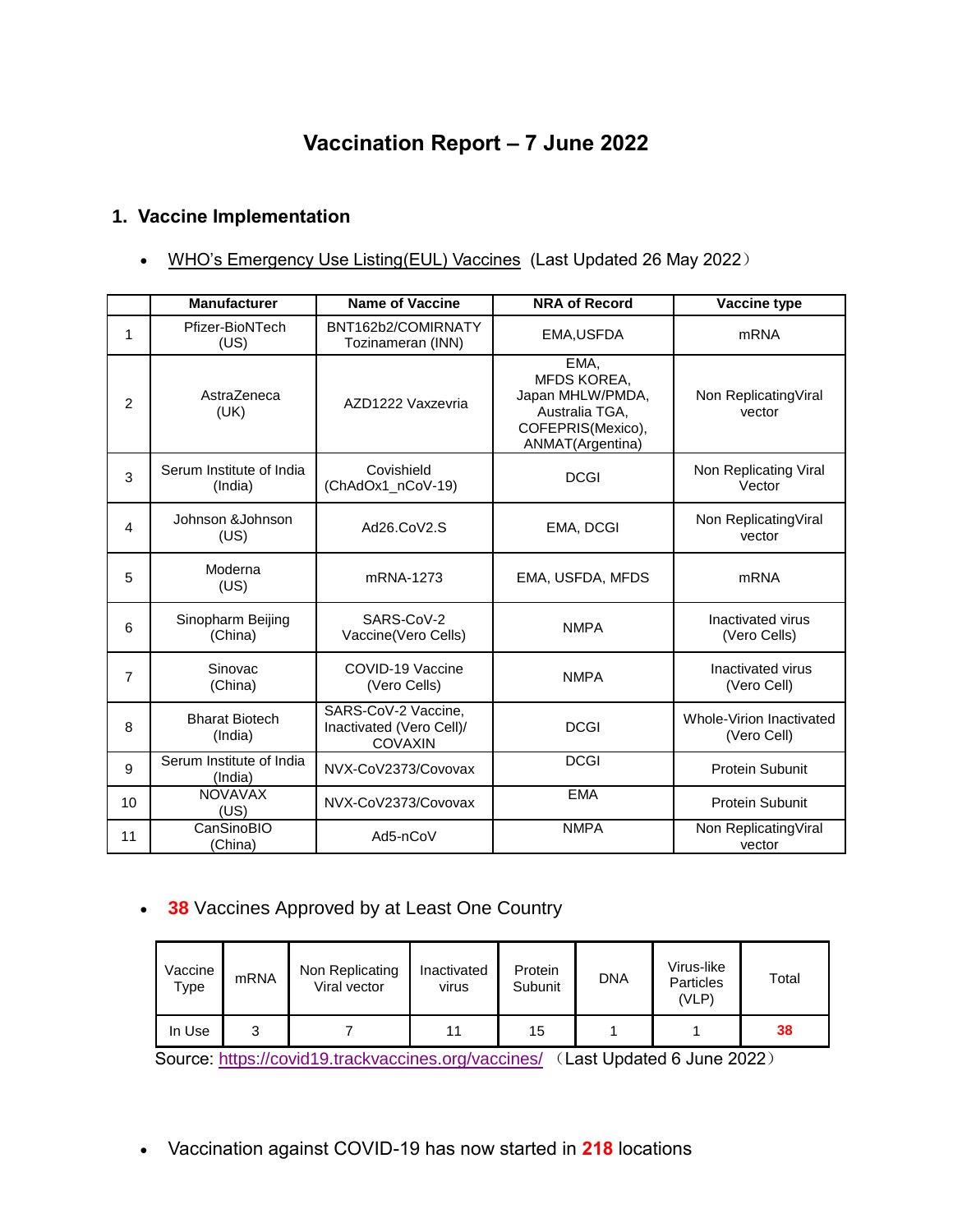### (Source: [Our World in Data.](https://ourworldindata.org/covid-vaccinations) Last Updated 6 June 2022)

| Location  | <b>Doses Given</b> | <b>Complete Initial Protocol</b><br>(% of population) | <b>Partly Vaccinated</b><br>(% of population) |
|-----------|--------------------|-------------------------------------------------------|-----------------------------------------------|
| Worldwide | 11.83 billion      | 4.73 billion<br>$(60.03\% )$                          | 5.18 billion<br>$(65.72\% )$                  |

About this data:

a: This data changes rapidly and might not reflect doses still being reported. It may differ from other sites & sources. b: Where data for full vaccinations is available, it shows how many people have received at least 1 dose and how many people have been fully vaccinated (which may require more than 1 dose).Where data for full vaccinations isn't available, the data shows the total number of vaccine doses given to people. Since some vaccines require more than 1 dose, the number of fully vaccinated people is likely lower.

c: It only has full vaccination totals in some locations.





Source: Official data collated by Our World in Data<br>Note: Alternative definitions of a full vaccination, e.g. having been infected with SARS-CoV-2 and having 1 dose of a 2-dose protocol, are CC BY ignored to maximize comparability between countries

#### Share of people who completed the initial COVID-19 vaccination protocol, Jun 6, 2022



Total number of people who received all doses prescribed by the initial vaccination protocol, divided by the total population of the country.



Source: Official data collated by Our World in Data - Last updated 7 June 2022 OurWorldInData.org/coronavirus . CC BY Note: Alternative definitions of a full vaccination, e.g. having been infected with SARS-CoV-2 and having 1 dose of a 2-dose protocol, are ignored to maximize comparability between countries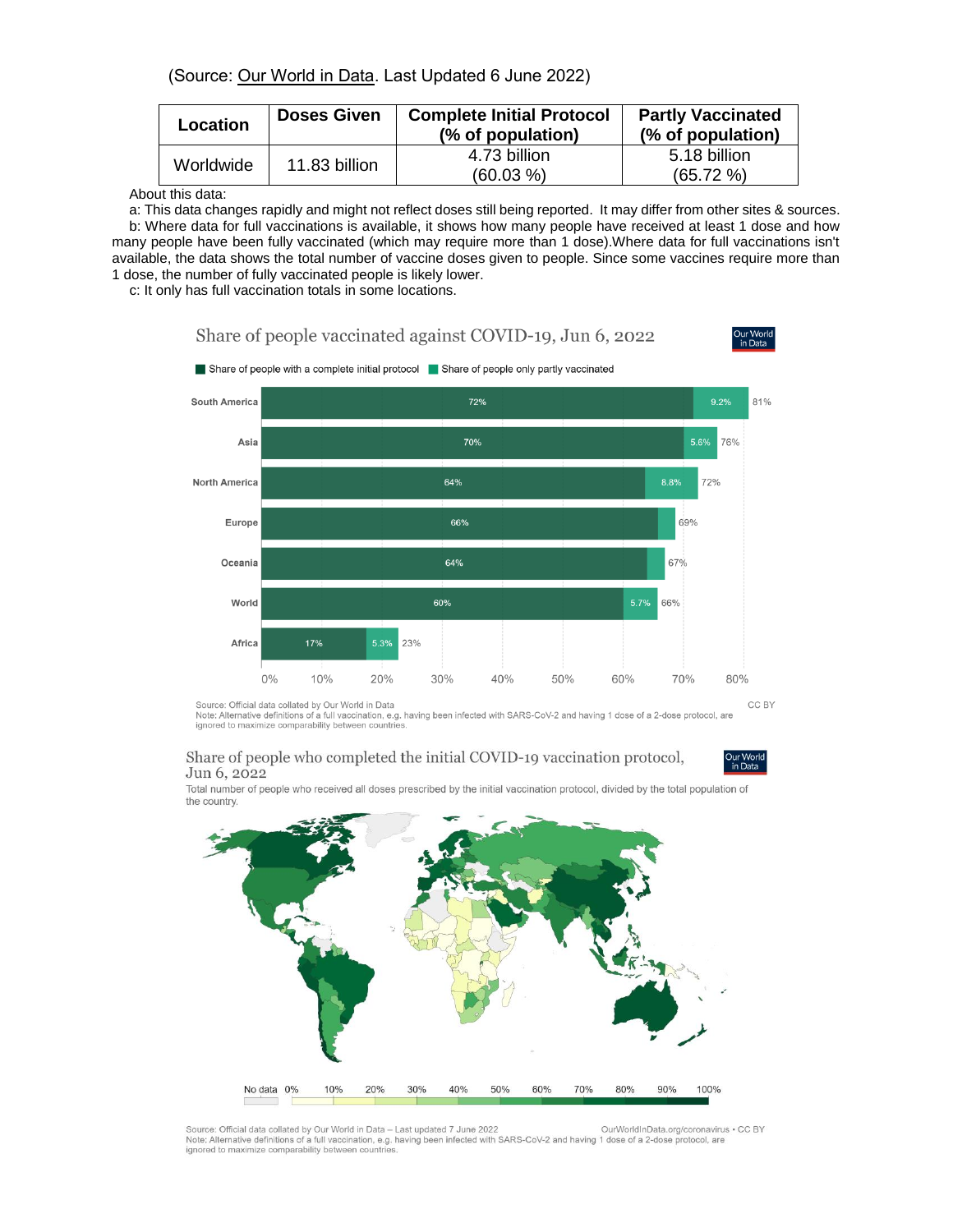#### COVID-19 vaccine boosters administered per 100 people, Jun 6, 2022 Total number of vaccine booster doses administered, divided by the total population of the country. Booster doses are doses administered beyond those prescribed by the original vaccination protocol.





### COVID-19 vaccination policy, Jun 6, 2022

Policies for vaccine delivery. Vulnerable groups include key workers, the clinically vulnerable, and the elderly. "Others" include select broad groups, such as by age.



Source: Oxford COVID-19 Government Response Tracker, Blavatnik School of Government, University of Oxford - Last updated 7 June 2022 OurWorldInData.org/coronavirus . CC BY

### 2. Vaccine effectiveness against symptomatic infection for Alpha, Delta and **Omicron variants**

| <b>Vaccine Status</b>                   |                                                                                                    |                                                                                                                                                |                |
|-----------------------------------------|----------------------------------------------------------------------------------------------------|------------------------------------------------------------------------------------------------------------------------------------------------|----------------|
|                                         | Alpha                                                                                              | <b>Delta</b>                                                                                                                                   | <b>Omicron</b> |
| 1 Dose (BNT162b2 or<br>ChAdOx1 nCoV-19) | 48.7% (95%CI: 45.5-51.7%) <sup>1</sup><br>66%(BNT162b2) <sup>4</sup><br>64% (ChAdOx1) <sup>4</sup> | 30.7% (95%Cl: 25.2-35.7%) <sup>1</sup><br>$56\%$ (BNT162b2) <sup>4</sup><br>$67\%$ (ChAdOx1) <sup>4</sup><br>82% (95% CI:73- 91%) <sup>7</sup> |                |
| Dose (mRNA-1273)                        | $83%^{4}$                                                                                          | $72%^{4}$                                                                                                                                      |                |
| Dose(Sinopharm or<br>Sinovac)           |                                                                                                    | 13.8%, $(95\%$ CI: -60.2-54.8%) <sup>3</sup>                                                                                                   |                |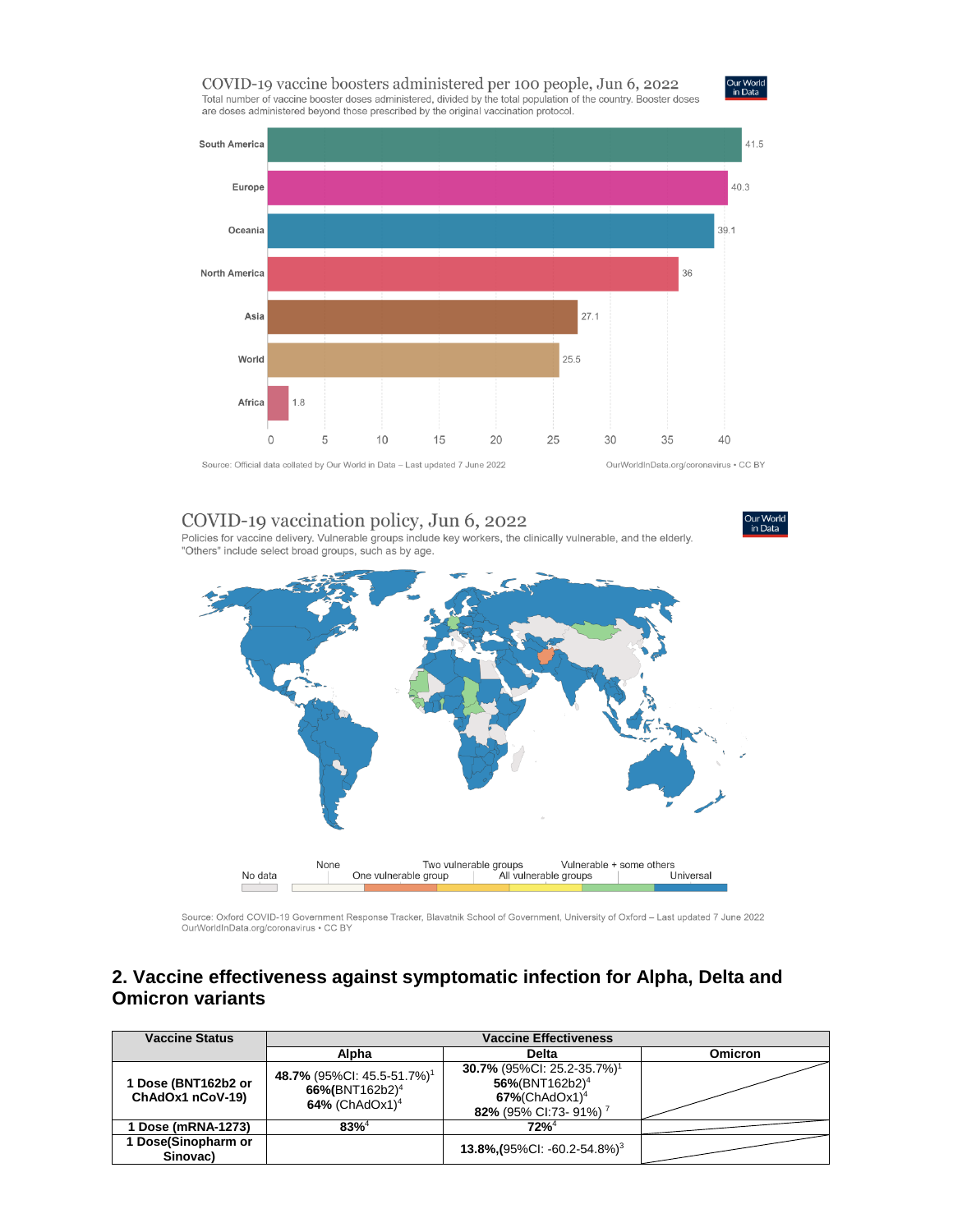| 2 Doses (BNT162b2)                                 | <b>93.7%</b> (95%Cl: 91.6-95.3) <sup>1</sup><br>76% (95%CI: 69-81%) <sup>2</sup><br>$89%$ <sup>4</sup> | 88% (95%CI: 85.3-90.1%) <sup>1</sup><br>42% (95% CI: 13-62%) <sup>2</sup><br>$87%^{4}$<br>93%(95% CI: 88-97%/12-18Y) <sup>5</sup><br>93% (95% CI: 88-97%) <sup>7</sup> | 50% (95% CI: 35%-62%) <sup>8</sup>                                                                         |
|----------------------------------------------------|--------------------------------------------------------------------------------------------------------|------------------------------------------------------------------------------------------------------------------------------------------------------------------------|------------------------------------------------------------------------------------------------------------|
| 2 Doses (ChAdOx1<br>$nCoV-19$                      | <b>74.5%</b> (95%CI: 68.4-79.4%) <sup>1</sup>                                                          | 67.0% (95%CI: 61.3-71.8%) <sup>1</sup>                                                                                                                                 |                                                                                                            |
| 2 Doses (mRNA-1273)                                | 86%, $(95\%$ CI: 81-90.6%) <sup>2</sup>                                                                | <b>76%,</b> (95% CI: 58-87%) <sup>2</sup>                                                                                                                              | 30.4% (95% CI: 5.0%-49.0%) <sup>9</sup>                                                                    |
| 2 Doses(Sinopharm or<br>Sinovac)                   |                                                                                                        | 59.0%, $(95\%$ CI: 16.0-81.6%) <sup>3</sup>                                                                                                                            |                                                                                                            |
| 3 Doses (BNT162b2)                                 |                                                                                                        | 95.33% (SD 6.44) <sup>6</sup><br>86.1% (95% CI, 67.3 to 94.1) <sup>11</sup>                                                                                            | 67.2% (95% CI: 66.5- 67.8%)<br>at 2 to 4 weeks <sup>10</sup><br>49.4% (95% CI, 47.1 to 51.6) <sup>11</sup> |
| 3 Doses(mRNA-1273)                                 |                                                                                                        |                                                                                                                                                                        | 62.5% (95% Cl: 56.2-67.9%) <sup>9</sup><br>47.3% (95% CI, 40.7 to 53.3) <sup>11</sup>                      |
| 2 Doses (BNT162b2) +<br>1Dose(mRNA-1273)           |                                                                                                        |                                                                                                                                                                        | <b>73.9%</b> (95% CI: 73.1-74.6%)<br>at 2 to 4 weeks <sup>10</sup>                                         |
| 2 Doses(ChAdOx1<br>nCoV-<br>19)+1Dose(BNT162b2)    |                                                                                                        |                                                                                                                                                                        | <b>62.4%</b> (95% CI, 61.8-63.0) at<br>2 to 4 weeks <sup>10</sup>                                          |
| 2 Doses (ChAdOx1<br>nCoV-19)+ 1Dose<br>(mRNA-1273) |                                                                                                        |                                                                                                                                                                        | <b>70.1%</b> (95% CI, 69.5 to 70.7)<br>at 2 to 4 weeks <sup>10</sup>                                       |

References:

- 1) [Effectiveness of Covid-19 Vaccines against the B.1.617.2 \(Delta\) Variant](https://www.nejm.org/doi/pdf/10.1056/NEJMoa2108891?articleTools=true)
- 2) [Comparison of two highly-effective mRNA vaccines for COVID-19 during periods of Alpha](https://www.medrxiv.org/content/10.1101/2021.08.06.21261707v1.full.pdf)  [and Delta variant prevalence](https://www.medrxiv.org/content/10.1101/2021.08.06.21261707v1.full.pdf)
- 3) [Efficacy of inactivated SARS-CoV-2 vaccines against the Delta variant infection in](https://www.tandfonline.com/doi/full/10.1080/22221751.2021.1969291)  [Guangzhou: A test-negative case-control real-world study](https://www.tandfonline.com/doi/full/10.1080/22221751.2021.1969291)
- 4) [Effectiveness of COVID-19 vaccines against variants of concern in Ontario, Canada](https://www.medrxiv.org/content/10.1101/2021.06.28.21259420v2.full.pdf)
- 5) [Effectiveness of BNT162b2 Vaccine against](https://www.nejm.org/doi/pdf/10.1056/NEJMc2114290?articleTools=true) Delta Variant in Adolescents
- 6) [A RCT of a third dose CoronaVac or BNT162b2 vaccine in adults with two doses](https://www.medrxiv.org/content/10.1101/2021.11.02.21265843v1.full.pdf)  [of CoronaVac](https://www.medrxiv.org/content/10.1101/2021.11.02.21265843v1.full.pdf)
- 7) [Effectiveness of BNT162b2 Vaccine against Delta Variant in Adolescents](https://www.nejm.org/doi/full/10.1056/NEJMc2114290?query=featured_home)
- 8) [Effectiveness of BNT162b2 Vaccine against Omicron Variant in South Africa](https://www.nejm.org/doi/full/10.1056/NEJMc2119270)
- 9) [Effectiveness of mRNA-1273 against SARS-CoV-2 omicron and delta variants](https://www.medrxiv.org/content/10.1101/2022.01.07.22268919v1)
- 10) [Covid-19 Vaccine Effectiveness against the Omicron \(B.1.1.529\) Variant](https://www.nejm.org/doi/full/10.1056/NEJMoa2119451?query=featured_home)
- 11) [Effect of mRNA Vaccine Boosters against SARS-CoV-2](https://www.nejm.org/doi/full/10.1056/NEJMoa2200797) Omicron Infection in Qatar

# **3. Latest Relevant Articles**

- Efficacy and Safety of the RBD-Dimer–Based Covid-19 Vaccine ZF2001 in [Adults\(](https://www.nejm.org/doi/full/10.1056/NEJMoa2202261?query=featured_home)Posted June 2, 2022)
- [Efficacy and Safety of a Recombinant Plant-Based Adjuvanted Covid-19](https://www.nejm.org/doi/full/10.1056/NEJMoa2201300?query=featured_home)  [Vaccine\(](https://www.nejm.org/doi/full/10.1056/NEJMoa2201300?query=featured_home)Posted June 2, 2022)
- [Effectiveness of BNT162b2 booster doses in England: an observational study in](https://www.medrxiv.org/content/10.1101/2022.06.06.22276026v1)  [OpenSAFELY-TPP\(](https://www.medrxiv.org/content/10.1101/2022.06.06.22276026v1)Posted June 06, 2022)